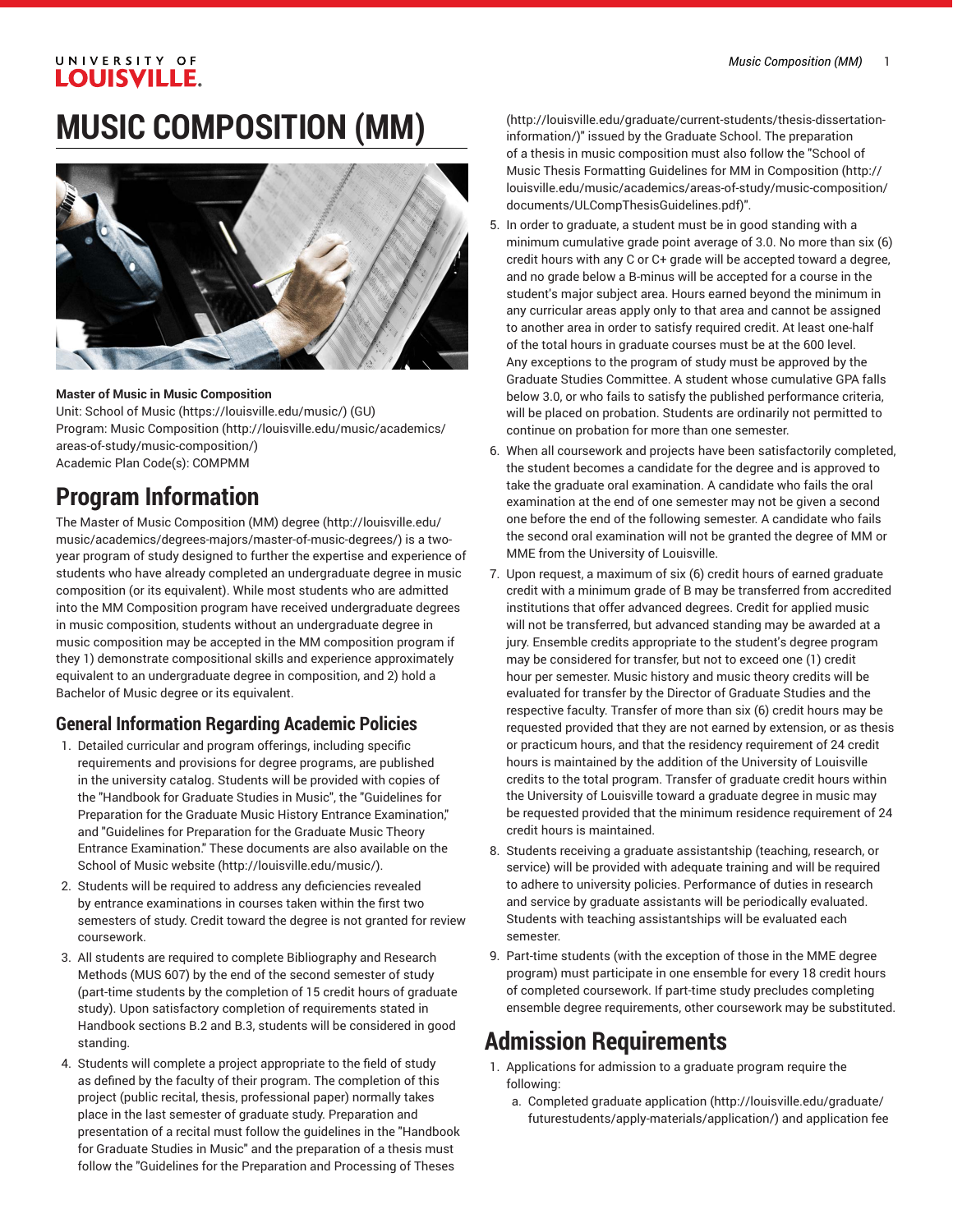#### *Music Composition (MM)* 2

#### UNIVERSITY OF **LOUISVILLE.**

- b. Official transcripts for all previous post-secondary course work (all transcripts not in English must be certified as authentic and translated verbatim into English)
- c. At least two letters of recommendation
- 2. Applications to specific degree programs require evidence of preparation for advanced study as follows:
	- a. In performance, an acceptable audition
	- b. In academic specializations (music composition, music history, music theory), a portfolio of work appropriate to the field of study
	- c. In music education, evidence of classroom teaching experience
- 3. Applicants whose primary language is not English must show English language proficiency in one of the following ways:
	- a. Minimum TOEFL examination score of 213 on the computerbased test, or 79-80 on the internet based test, IELTS scores of at least 6.5 overall band score from the academic module exam or official Duolingo overall score of 105.
	- b. Documentation of the award of a degree from a recognized English language institution.
- 4. Applicants must possess a baccalaureate degree from an accredited institution in the area to be pursued in advanced studies, or they must present evidence of equivalent preparation.
- 5. Applicants must have a minimum cumulative undergraduate grade point average of 2.75 on a 4-point scale.

Applicants who meet the requirements listed in items 1-5 will be considered for conditional admission for graduate study at the School of Music. For additional entrance requirements specific to the degree of interest, consult the section relevant to the degree program below. Entrance examinations in music history, theory and, if appropriate, jazz, will be administered before the first term of study. The School of Music provides guidelines to assist in preparing for the entrance examinations.

Any exception to the above expectations will be evaluated individually and will require a statement indicating criteria to be met in a specified time frame with provisions for monitoring progress and performance. Justification must be provided in writing and must be accepted by the faculty of the student's proposed program, the Director of Graduate Studies, and the Dean of the School of Music. Students who fail to meet performance standards or who do not meet other requirements as outlined in the letter of admission, program of study, or the catalog of the University of Louisville are subject to dismissal from their programs.

### **Prerequisites**

- 1. Bachelor of Music degree or equivalent.
- 2. A demonstration, by examination, of skills and capacities in the following fields:
	- a. Written, aural, and keyboard harmony
	- b. Melodic, harmonic, and rhythmic dictation
	- c. Elementary counterpoint
	- d. History and literature of music, and analytic understanding of musical forms and genres

3. Evidence of preparation for advanced work in the area, as follows:

- a. Applicants for the track in Music Composition must submit original works to indicate ability and technical facility in the field of composition.
- b. Students should have a thorough and practical knowledge of piano, as well as a thorough knowledge in the areas of string, brass, woodwind, and percussion instruments.

# **Program Requirements**

#### **Coursework**

| Code                                 | <b>Title</b>                                                        | <b>Hours</b>   |
|--------------------------------------|---------------------------------------------------------------------|----------------|
| <b>MUS 500</b>                       | Music History Review <sup>1</sup>                                   | O              |
| <b>MUS 400</b>                       | Theory Review <sup>1</sup>                                          | 0              |
| <b>MUS 600</b>                       | <b>Graduate Oral Exam Preparation</b>                               | O              |
| <b>MUS 607</b>                       | <b>Bibliography and Research Methods</b>                            | 3              |
| Music History Seminar (600 level)    |                                                                     | 3              |
| Music Theory <sup>2</sup>            |                                                                     | $\overline{4}$ |
| 3                                    | Additional Music Theory or Music History Seminar (500 or 600 level) | 3              |
| Select one of the following:         |                                                                     | 3              |
| <b>MUS 647</b>                       | Advanced Chromatic Harmony and Analysis                             |                |
| <b>MUS 648</b>                       | Advanced Post-Tonal Theory and Analysis                             |                |
| <b>MUS 651</b>                       | Schenkerian Analysis                                                |                |
| <b>MUS 653</b>                       | <b>Advanced Analysis</b>                                            |                |
| Ensemble <sup>4</sup>                |                                                                     | 3              |
| Concentration Requirements (see tab) |                                                                     |                |
| <b>Thesis</b>                        |                                                                     | 4              |
| <b>Minimum Total Hours</b>           |                                                                     |                |

### **Other Requirements**

All students must pass an oral examination after all coursework is completed.

- 1 These courses may be satisfied by passing the entrance examinations in these areas
- 2 Students should take MUS 667 Introduction to Electronic and Computer Music and MUS 668 Advanced Topics in Computer Music.
- 3 Students in Electronic Music Composition Track should take AUDI 606 offered by Heuser Hearing Institute and Audiology Department in lieu of an additional Theory or History Seminar.
- 4 Three semesters of major ensemble or MUS 551 Studies in Improvisation (two (2) credit hours) and one (1) elective credit hour, which can be satisfied by a major ensemble or two semesters of minor ensemble, but may also be satisfied by an academic or applied elective at the 500 or 600 level.

# **Concentration Requirements**

### **Music Composition Concentration**

1

| Code                                      | Title                                                                           | <b>Hours</b> |  |
|-------------------------------------------|---------------------------------------------------------------------------------|--------------|--|
| <b>MUS 643</b>                            | Advanced Private Instruction in Composition and<br>Orchestration I <sup>1</sup> | 3            |  |
| <b>MUS 644</b>                            | Advanced Composition and Orchestration II <sup>I</sup>                          | 3            |  |
| <b>MUS 645</b>                            | Advanced Composition and Orchestration III <sup>1</sup>                         | 3            |  |
| <b>MUS 669</b>                            | Graduate Composition Seminar <sup>2</sup>                                       | $\Omega$     |  |
| Applied Music <sup>3</sup>                |                                                                                 | 4            |  |
| <b>Total Credit Hours (Concentration)</b> |                                                                                 |              |  |
| <b>Minimum Total Hours (Degree)</b>       |                                                                                 |              |  |

Graduate composition majors are required to present public performances of their works within at least two semesters of their enrollment, for a total of at least 20 minutes of music. The graduate thesis will not be granted final approval until this requirement is met.